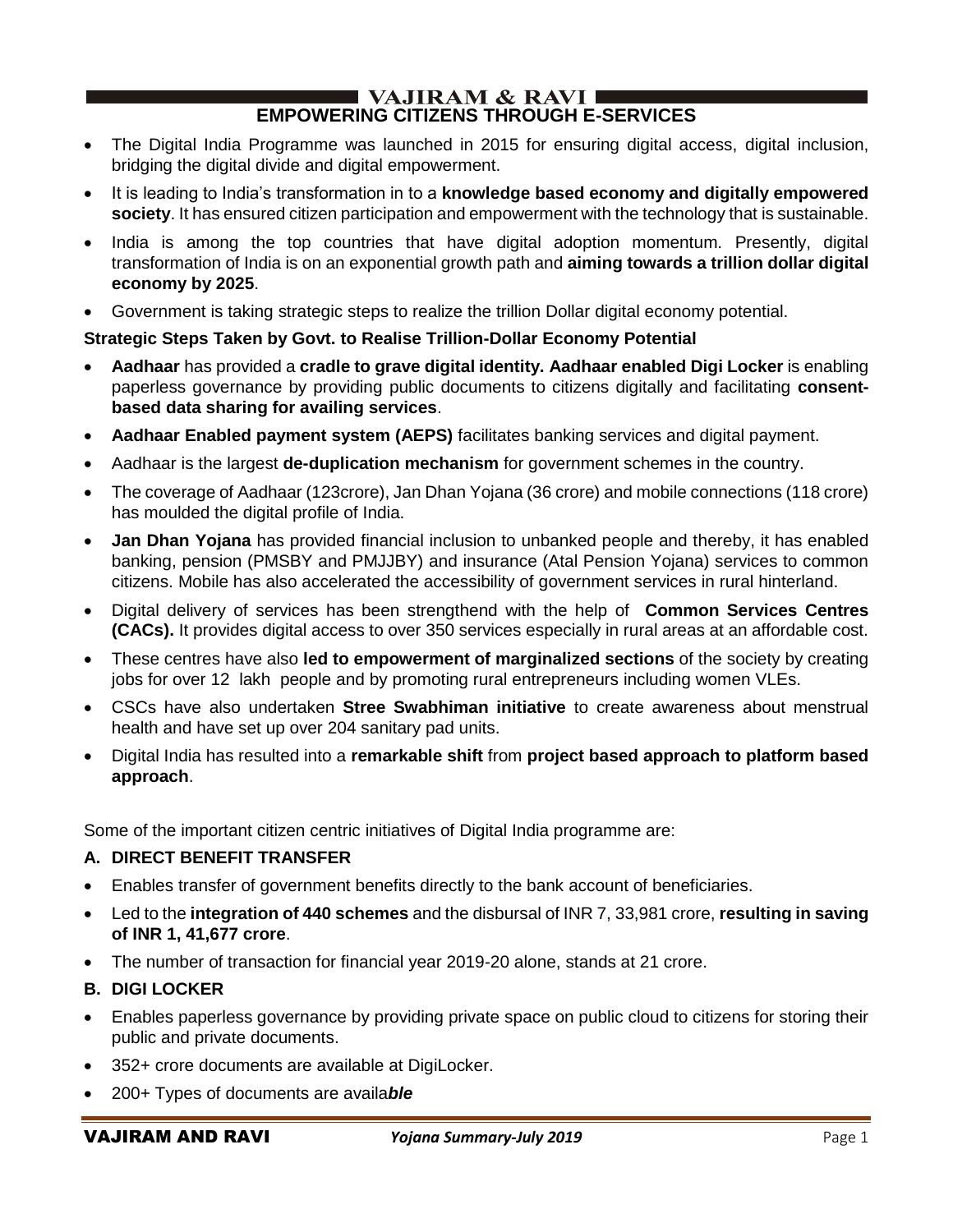## **C.****UMANG**

- Provides one mobile app for **availing government services** through backend integration with several government applications and database.
- 362 Services are made available from 73 departments and 18 States

## **D. E-HOSPITAL**

- Facilitates automation in hospitals through 20+modules of Hospitals Management Information System, namely patient registration, IPD Pharmacy, Blood bank, etc.
- 322 hospitals are integrated with e-hospital

## **E. e-NAM**

• Integrated 585 Agriculral Mndis across 16 sates and 2 union territories

## **F. SWAYAM**

- A massive online open courses (MOOCs) platform, it offers more than 2000+progeramme categories.
- Allows credits to students on the completion of course. The credit is recognized by Universities.

### **G. National Scholarship Portal**

- Provides facility of multiple scholarship schemes through a single online portal and includes application submission from students, verification by School Administration, approval by authorities and disbursal through DBT.
- 20 scholarship schemes stand integrated.

## **H. PMGDISHA**

- Padhan Mantri Gramin Digital Saksharta Abhiyan has been started with an aim to make **at least one persons per family digitally literate**.
- Target is to train 6 crore persons in rural areas.
- **I. India BPO Scheme**
- A unique initiative to incentivize BPO employment in smaller towns (Tier 2/3 towns) that cover 108 cities and approved 276 units.

### **J. GeM**

- An ecommerce platform for public procurement of common use goods and services
- For the first time, many sellers from small towns are participating in public procurement due to endto-end automation.

### **K. Digital Payment**

• Many innovative digital payment tools, namely BHIM-UPI, BHIM-Aadhaar, BHARAT QR Code, National Electronic Toll Collection etc., have been implemented

### **L. Jeevan Pramaan**

• Facilities pensioners to submit their life certificate digitally from anywhere, anytime basis.

### **M. Courts Mission Mode Project**

- Promotes automation in Courts including Supreme Court, High Court, District Courts Complexes
- Several services like case status. Cause list, court order, caveat search, etc.
- **National Judicial Data Grid** is also implemented which analyses the data gathered from all integrated courts and shows all India figures through dashboard.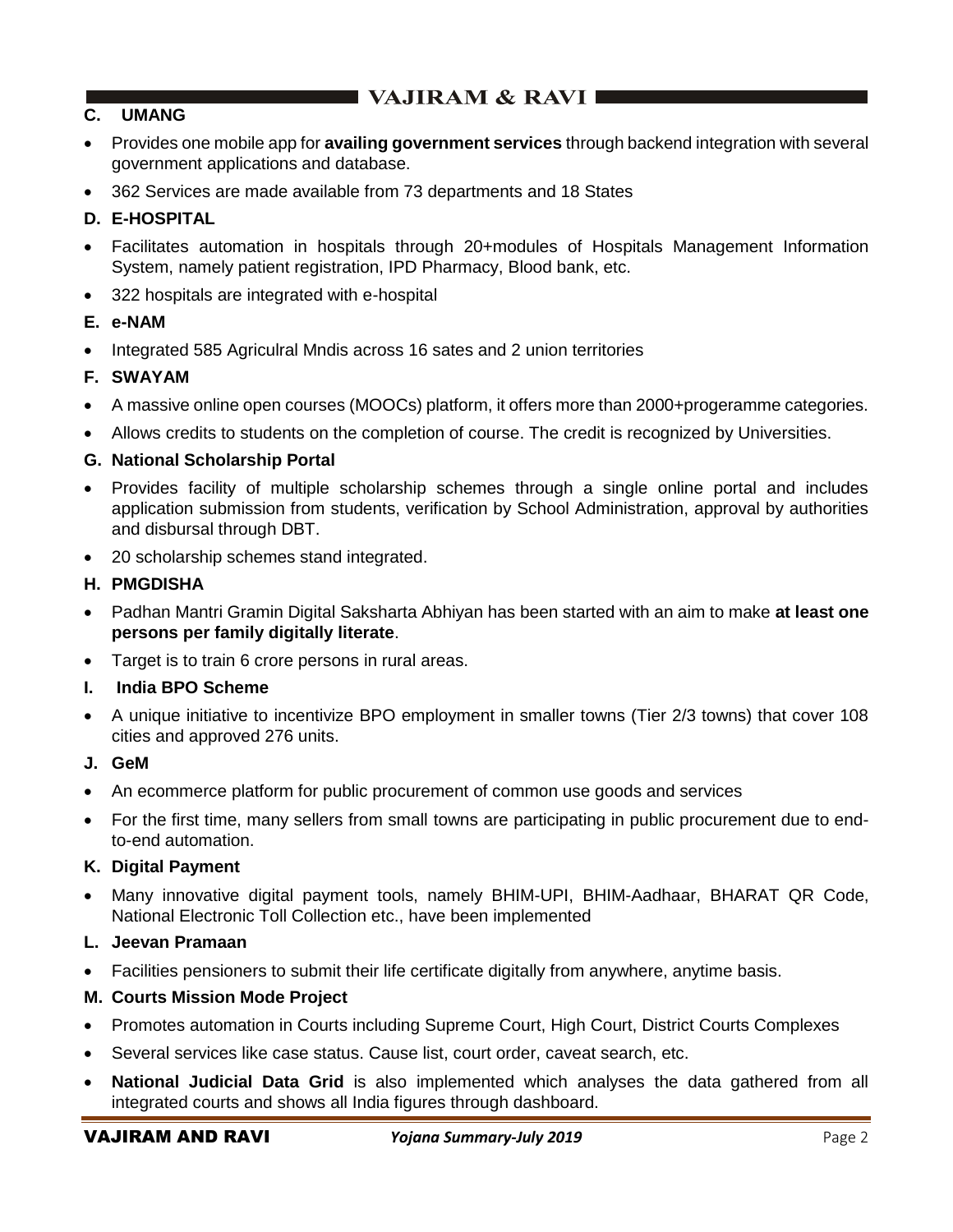## **N. My Gov**

• Facilitates participatory governance in the country by providing a common digital platform where citizens can share their views on government programmes and schemes.

### **Statistics**

- As per the data from **Electronics Transaction Aggregation and Analysis Layer** (eTAAL),the portfolio of electronic services has grown to 3,702 and an *average number of electronic transactions on a daily basis ( till April 2019) is around 9.5 crore*.
- This signifies that he benefits of Digital India have percolated down to a large section of the society.
- The BPO movement for smaller towns is facilitating balanced job opportunities. As of now 222 BPO units cities and 27 States and UTs.
- Under the Digital India programme, India has witnessed a steep growth in mobile manufacturing units. From just 2 units of mobile phones manufacturing in 2014, 268 units of mobile phone and accessories are now operational in India.

### **Restructuring of Digital India**

- Digital India is getting restructured and revamped to raise its bar and in this direction, several new and innovative schemes have been planned.
- Some of the major planned initiatives are **India Enterprise Architecture (IndEA)**, **National Programme on Artificial Intelligence, open API platform**, On Click consent driven address change in all public databases, **Meity Startup Hub** and GIS based decision support system for Districts, etc.,
- **IndEA** aims to offer one government experience by establishing the best-in-class architectural governance, processes and practices with optional utilization of ICT infrastructure and applications.
- A **National Software Product Mission** is planned to implement **National policy on software products-2019** that inter-alia includes nurturing 10,000 technology startups in software products industry and upskillings of 1,000,000 IT professionals.
- **National programme on AI** has been designed with priority mission areas, namely Healthcare, Agriculture, Education, smart cities, Transportation, Cyber security energy, finance and Indian Languages.
- This programme will be implemented in a **hub and spoke model**, wherein the proposed **National Centre on Artificial Intelligence** will act as the hub and Centres of Excellence (CoEs) along with startups will act as spokes. CoEs will facilitates startups industry and deployment of AI based solutions and will aid Reasearch and Academic institutions in the applied research.
- **Meity Startups Hub (MSH)** has been set-up under the aegis of ministry of Electronics and IT to promote techonology innovation, startups and creation of Intellectual Properties.
- MSH will become a **one-stop solution for all technology startups** in the country. It will also facilitate **Technology Incubation and Development of Entrepreneurs (TIDE 2.0)** that includes coverage of 51 incubators and 20000 tech startups.
- MeitY has recently released **"INDIA TRILLION DOLLAR DIGITAL OPPOTUINITY" report** to boost the scale, scope and digital innovation of citizen centric services which can result in a quantum jump in digital contribution to the Indian economy USD 1 Trillion by 2025. **Nine specific areas** have been identified for **government intervention**.
- These are: i) *Doubling farmers' income; ii) Make in digital India, make for India, Make for world; iii) Jobs and skills for the future; iv) 21st century IT infrastructure & software capabilities; v) e-Governance*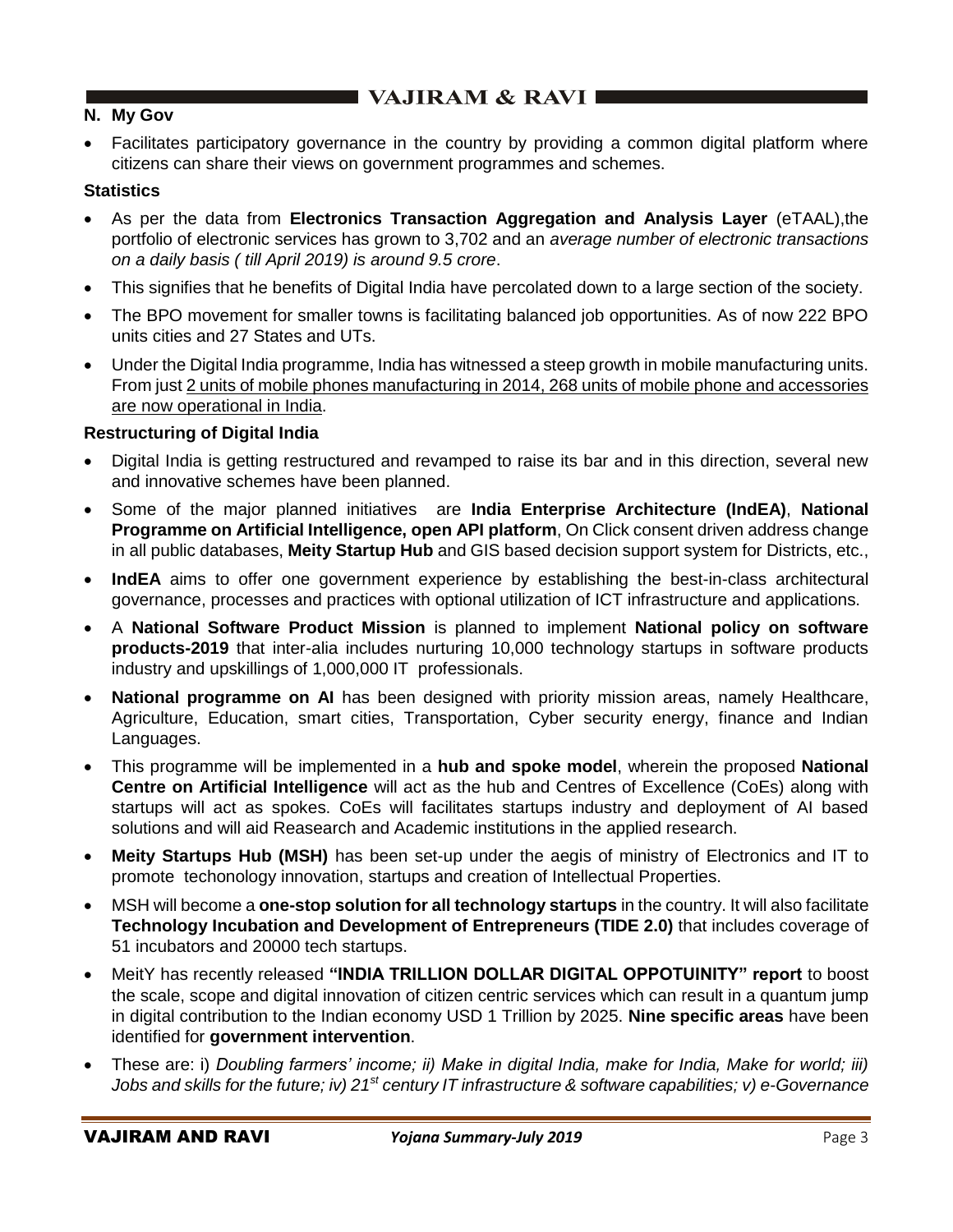*of the future; vi) Healthcare for all;* vii) *Quality education for the future; viii) Energy for all; ix) Nextgeneration financial services*

## **Conclusion**

- India's resonance towards digital technologies has now moved from the corridors of the empowered society and providing substantive benefits to the common masses, thus demonstrating the power of technology.
- Govt is embracing changing landscape of technology & is committed to ensure state-of-the-art technology enabled citizen, welfare of society and for socio-economic development of the country.

## **DIGITAL INFRASTRUCTURE: CORE OF GOVERNANCE**

- **National Informatics Centre**, an attached office of ministry of electronics &IT, has been closely working with government in provisioning state of the art infrastructure. Digital Infrastructure for government was further strengthened through a number of initiatives taken under the **National e-Governance Plan**.
- Key components of digital infrastructure for government are:

## **A. PAN INDIA NETWORK**

- 1. **NICNET** the *pan India communication network* for exclusive use of government has continuously evolved since 1980s.Today it connects government offices across the length and breadth of India. NICNET is at the base of all government communications right from Government to Government, Government to Citizen as well as Government to Business communication.
- 2. **NATIONAL KNOWLEDGE NETWORK (NKN)** is another important initiative which provides multigigabit nationwide network connected through 10G backbone. It also extends high-speed *connectivity to leading research and academic institutions* of the Country. NKN is steadily evolving as the national education research network (NREN) of India.
- B. **DATA CENTRES: A Host to e-Governance Applications:** Realizing the importance of Data Centres, National Informatics Centre (NIC) has **established large data centers at Delhi, Hyderabad, Bhubaneswar and Pune**. Mini data centers are also operational in all NIC state centers to cater to the state level.

Hosting support is being provided from Data Centers and National Cloud for approximately 10,000 various critical e-governance projects, viz. E-procurement, Public Financial Monitoring System (CPSMS), e-Lekha, e-panchayat, Aadhaar Enabled Biometric Attendance System (AEBAS), etc. To accelerate the delivery of convenient.

### **C. Command and Control Centre**

- There was a need to setup a specialized center to provide nationwide view for ICT infrastructure for effective monitoring and management and also to ensure **availability of all critical services.**
- **Command and Control Centre** have been set up at **NIC Headquarters** which has increased the agility of NIC's ICT infrastructure.

## **D. National Cloud (MeghRaj)**

- Govt of India initiated a Government Cloud initiative titled "MeghRaj" in 2014. Setting up a secured cloud infrastructure has reduced considerable amount of time in provisioning of digital infrastructure.
- Various Government initiatives and schemes, such as Swatch Bharat Mission, My-Gov, e-Hospital, National Scholarship, e-Transport etc., have been successfully launched due to a robust and agile cloud infrastructure.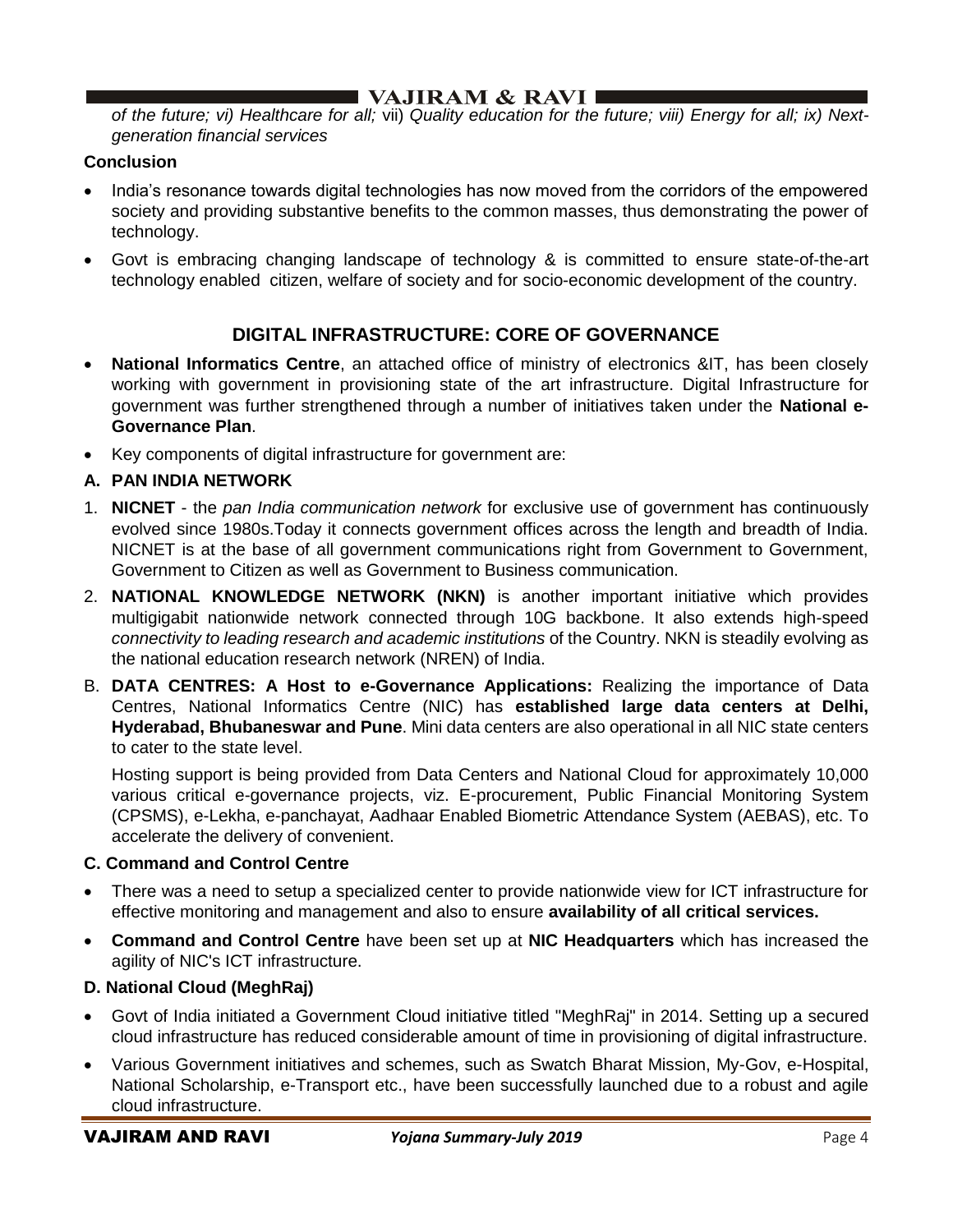## **E. Geospatial Technology**

- Geographical Information System (GIS) have improved the accessibility of various e-Governance services by offering location based access.
- Bharat Maps is a multi-layered GIS platform/web services comprising of seamless country wide bases maps aligned as per the global geo spatial standards.
- GIS is helping MGNREGA workers to get information about availability of works in the near locations, work site location information, real time transparent attendance and payments information.
- At the same time, it is benefiting the citizens by enabling geo portal for MGNREGA assets, which will enhance the concurrent social audit by citizens and facilitates feedback information on current status of work, quality validation, etc.

## **F. Direct Benefit Transfer (DBT)**

- **Public Finance Management System (PFMS)** electronically interfaces with all banks and given a holistic view of the overall flow of funds in the Government, thereby eliminating delay and increasing transparency.
- With the advent of technology and Direct Benefit Transfer (DBT) coming up a paradigm shift has been experienced in the way benefits are transferred to the citizens.

## **G. Email Services**

- As part of the mandate under the Digital India Programmed, the Government provided a secure email service to all for official communication.
- Further, to improve citizen engagement, SMS Service was launched encoring real time updates to users.

### **H. Video Conferencing**

NIC has been offering Video Conferencing services since 1995 for connecting and bringing administration close to each other. Video Conferencing is now extensively used at all levels of government.

### **I. Cyber Security**

- To address ever increasing threat of cyber-attacks in terms of their magnitude as well as their sophistication, **Computer Emergency Response Team (NIC-CERT)** group has been constituted with an objective of analyzing, monitoring and responding to cyber threats on critical government cyber infrastructure, like websites, emails and various services.
- NIC-CERT works in close guidance of CERT-In, which is the national nodal agency for responding to computer security incidents as and when they occur.

### **J .Digital Platforms**

- Availability of cloud infrastructure in Government has given rise to launch of number of digital platforms at National level (**One Nation One Platform**).
- With a stable, reliable and best in class digital infrastructure, the government of India along with NIC and other key stakeholders have successfully set-up various services such as e-Office, e-Transport, e-Hospital to name a few.
- New citizen focused initiatives like mobile-based traffic enforcement solution through e-challan, mobile extension for service in the form of Parivahan app are innovations emerging from such platforms.
- **e-Way Bill** system has been a key lever in the success of Good and service tax(GST) implementation.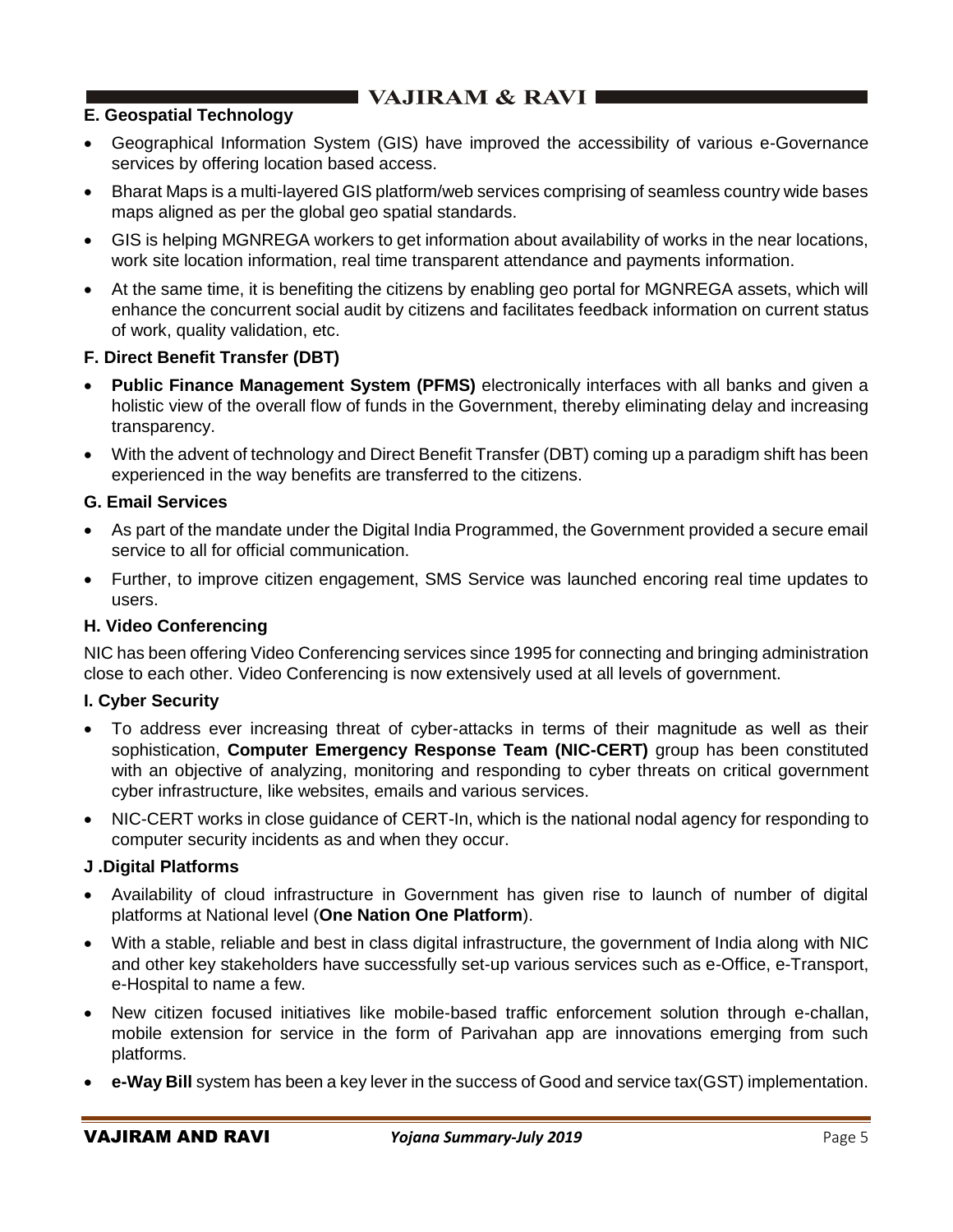• For rural development, the government has harnessed technology for implementing various ICT application in various programs such as Pradhan Mantri Aawaas Yojana- Gramin (PMAY-G), National Social Assistance Program (NSAP), Deen Dayal Upadhayay Grameen Kaushalya Yojana (DDUGKY), etc.

## **Way Forward**

- In line with the approach of embracing new technologies areas such as Artificial Intelligence, IOT, 5G, Edge computing, etc., have been identified.
- Initiatives have been undertaken to establish Centres of Excellence for Data Analytics, Block Chain, Artificial Intelligence, etc. to ensure that the Government infrastructure is future ready in terms of technology adoption and its applicability in various initiatives.

# **TRACKING SCHEMES THROUGH GIS**

The use of geographic information system (GIS) as a decision support system for development planning is a **critical component of e-Kranti pillar** under the digital India programme.

## **NCoG**

- To leverage GIS under digital India, Ministry of Electronics and Information Technology (MeitY) had launched **National Centre of Geo-informatics** (NCoG) in December 2015.
- NCoG platform is aimed as a **single source GIS platform** for sharing, collaboration, location-based analytics and as a decision support system, catering to the central and the state government departments across the country.

## **Potential of GIS**

- GIS has the potential for **enabling good governance through effective and efficient monitoring of schemes**; proactive *identification of gaps in the implementation* of schemes /programmes; and efficient allocation/management of resources.
- This has been reflected in various key projects including Government Land Information System, Mining Surveillance System, GIS platform for Aspirational Districts, Water Resources, Industrial Information System and Social Benefits Management System.

## **Way Forward**

- The NCoG platform has been working on other important projects including Government Land Information System, National Mission for Cultural Mapping, School Information System, Solid Waste Disposal and Management System, Internal Management System for Security Agencies and Rashtriya Bal Swasthya Karyakaram (RBSK) among many others.
- In addition, the govt is also working on leveraging and integrating emerging technologies such as Blockchain, AI, machine learning, internet of things (IoT), Big data analytics with GIS to give further boost to development planning, foster citizen-centric service delivery and good governance.

## **DIGITAL EMPOWERMENT THROUGH 'MAXIMUM GOVERNANCE, MINIMUM GOVERNMENT'**

• According to the Report of the Ministry of Electronics & IT, **India's trillion dollar digital opportunity**, India has witnessed the **second fastest growth rate of digital adoption** out of 17 countries of the world over the period of 2014-17.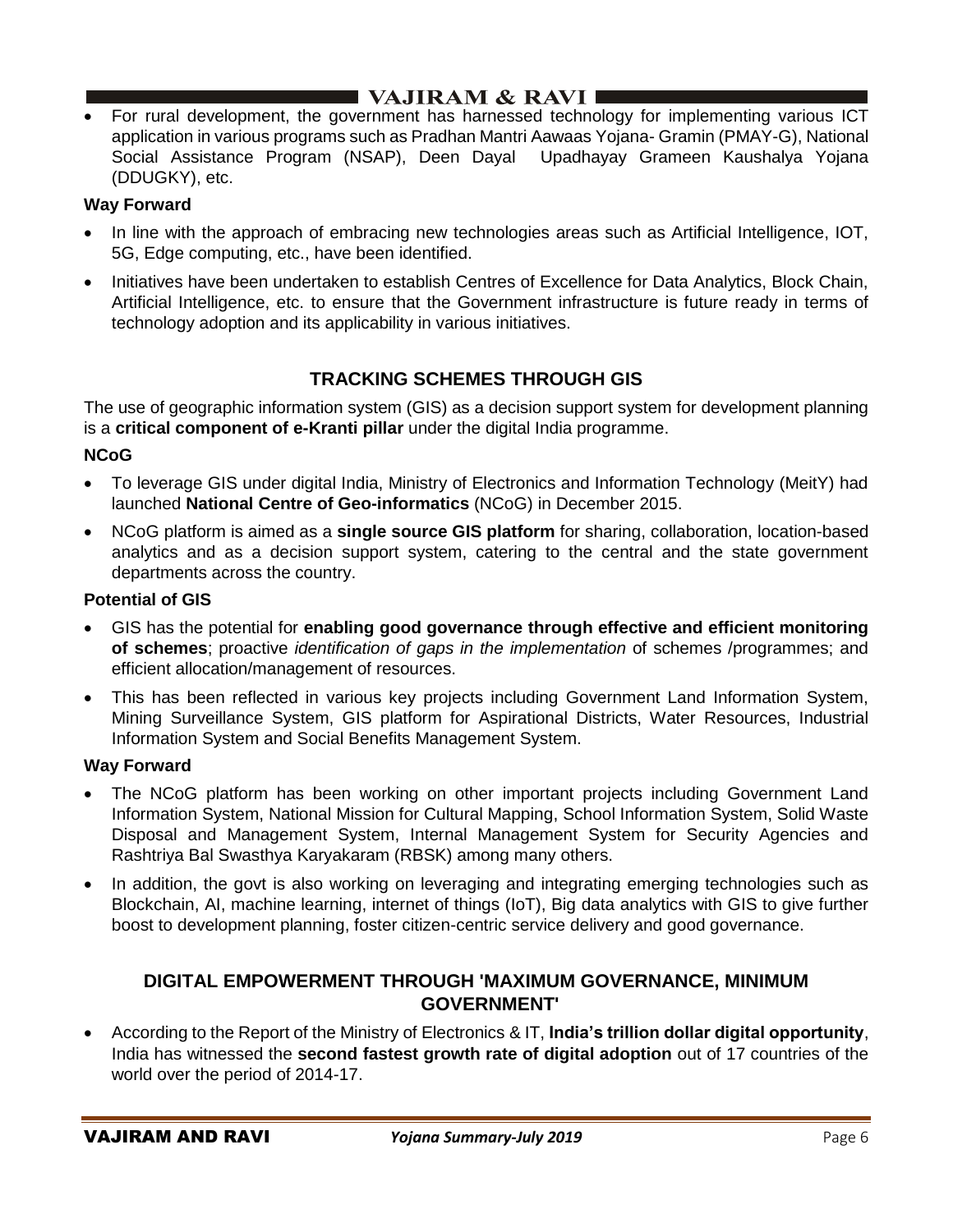- The story of India's digital transformation is one of and ICT –led development by use of technology that is affordable, inclusive and transformative.
- Digital empowerment through 'Maximum Governance, Minimum Government' is not a mere slogan. Instead, it is a **conscious strategy toward ushering reforms** in governance and transforming India, making governance simple, fast, flexible and effective by application of innovation and technology. This also leads to participative governance, a key element of a responsible democracy.

## **Protection of Data In Era of Digital Empowerment**

- In order to ensure growth of the digital economy while keeping personal data of citizens secure and protected, the government is working towards formulation of **Personal Data Protection Framework**.
- The **National Policy on Software Products** has also been formulated that envisages creation of robust Indian software product development ecosystem ,thereby enabling IP driven holistic growth of the IT industry .
- The policy aims to develop India as the global software product hub, driven by innovation, improved commercialization, sustainable intellectual property (IP), promoting technology startups and specialized skill sets.
- It also aims at alignment with other government initiatives, such as, Start-up India, Make in India and Digital India, Skill India etc. so as to create Indian software products industry of USD-70-80 billion with direct and indirect employment of ~3.5 million by 2025.
- The **National Policy on Electronics, 2019** aims to further promote domestic manufacturing promote domestic manufacturing and **export to achieve a turnover of approx. rs.26 lakh crore by 2025**.

## **Conclusion**

Having built a strong foundation of digital infrastructure and vastly expanded digital access and outreach, India is now poised for a robust growth of digital technologies in all sectors of the economy that will lead to creation of up to \$1 trillion of economy value from the digital economy in 2025

# **LESS CASH INDIA: VISION TO REALITY**

This dominance of cash in Indian society has been primarily due three reasons:-

- 1. Lack of payment acceptance infrastructure
- 2. Bank accounts perceived as account for saving rather than accounts for payments by a majority of the population.
- 3. Cash based payments seem to be zero cost and hassle-free as cost of cash is distributed and invisible.

## **Statistics**

- Till November 2016, only 15 lakh merchants had been enabled with PoS by over 40 banks. This meant that only 2.5% of India's 6 crore merchants had an option of receiving payments through cards.
- This changed dramatically with the **advent of QR code based payments**. Today, there are over 1.2 crore merchants having QR code who give an option to their customers, to pay through their wallet or bank account. The QR code based payment have been attractive to merchants as it **does not have traditional costs associated with PoS terminals**- *cost of PoS terminal, cost of maintaining internet, maintenance of PoS terminal, high MDR* etc.
- India has over 100 crore-bank accounts with over 90 crore-debit cards. The number of customers using bank accounts for digital payments is less than 5 crore. Many people find payment through bank accounts cumbersome and/ or risky.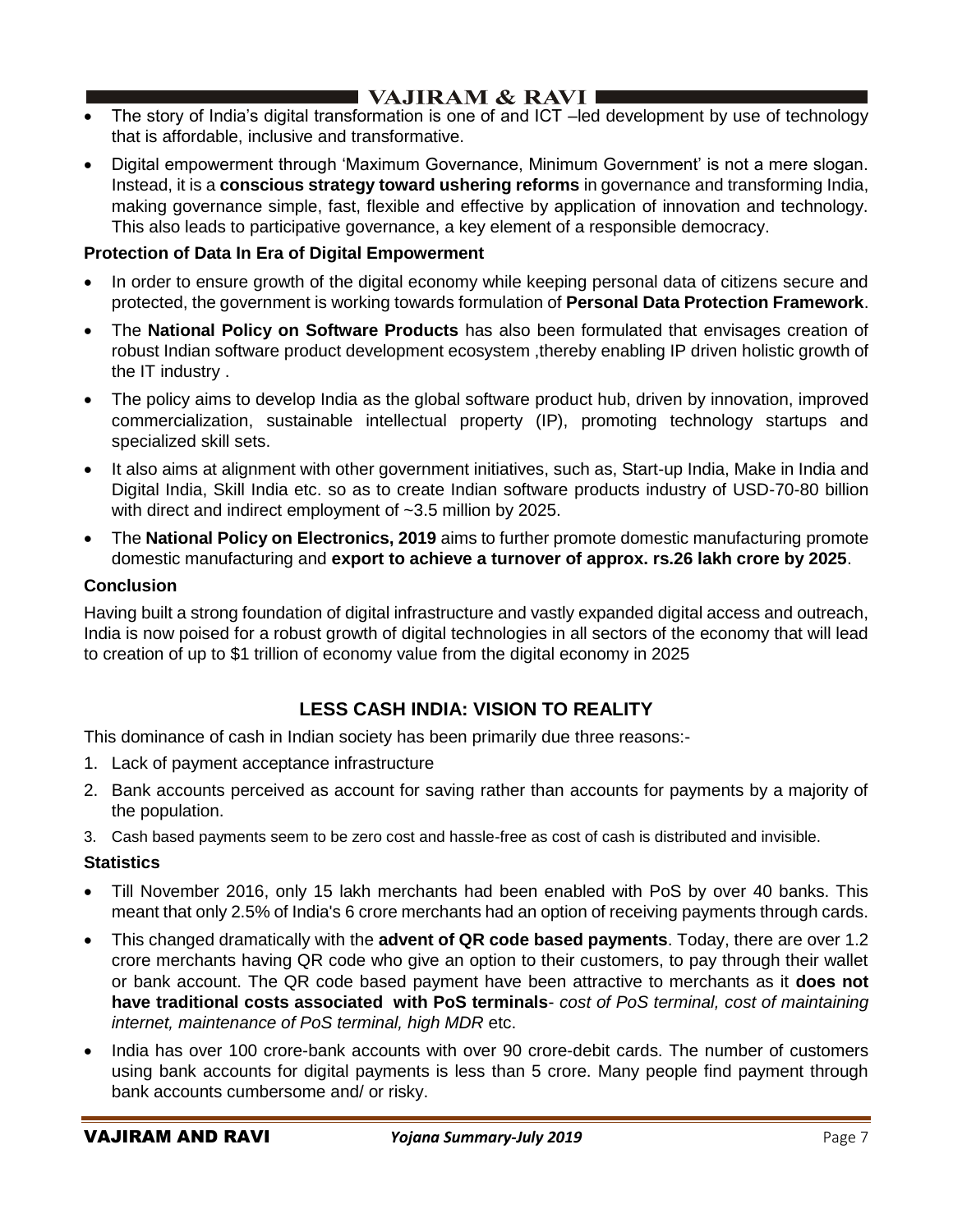• The **advent of UPI** has simplified use of bank accounts for payments for people who are comfortable to pay directly from their bank accounts.

## **Cash vs Digital Payment**

- Cash has an inherent benefit of being universally accepted and instantly usable. However there is a **cost of cash in the form of expensive cash management infrastructure**.
- Transitioning to digital payments will lead to significant reduction in costs due to inefficiencies associated with cash. Further **cash is anonymous** and leaves no trace visible in the system. On the other hand, Digital payment leaves a footprints across the ecosystem and is traceable.
- In P2M (person to merchants) digital payments there is a **central neutral party** which **facilitates arbitration** and provides a **channel for dispute resolution** with merchants. On the other hand, cash is a **bilateral transaction between a costumer and a merchant**.
- In addition while on-boarding merchants on digital payment platform **due diligence is undertaken** as per the requirements of the Indian Government. This greatly removes fraud /spurious merchants.

### **Towards Financial Inclusion**

- Government of India envisions financial inclusion of all sections of the society.
- The **four key elements** of financial inclusion are: **payments, credit, investments and insurance**; and technology (Jan dhan, aadhaar, mobile) has ushered a digital revolution ensuring that marginalized sections of the society are also brought into financial mainstream.
- In order to promote security of online transaction Indian Government has mandated use of *2 factor authentication* for all payment methods. The 2 factors authentication essential involves a customer to "know something" like his username and password as well as "have something" like OTP received on mobile phone.
- With regard to security of digital transaction there are two aspects: one is the **technology aspect**  and the other is **financial literacy** of users. With emerging technologies such as Artificial Intelligence and Machine Learning it has become safer to do digital payments.
- With regard to financial literacy, the Indian Government has undertaken several campaigns in this regard.

### **Way Forward**

- While discussing digital payments, **user privacy** is of paramount importance. The banking and financial services industry is eagerly awaiting the passage of **Personal Data Protection Bill**.
- This Bill sets out how the personal data of individuals is processed by the Government and private entities incorporated in India and abroad.
- The Supreme Court of India while delivering its judgement on the constitutional validity of Adhaar on 26<sup>th</sup> September 2018, also asked the Government of India to bring in a robust law for data protection at the earliest.
- The Indian Government should encourage innovation in digital payments. There should be a push for increasing digital payments acceptance infrastructure.
- The entities in the digital payments space should be given freedom to enable merchants to accept digital payments in whatever way they deem fit.

### **Conclusion**

The key to propagating digital payments is to ensure trust in the system both from the costumer as well as the merchant.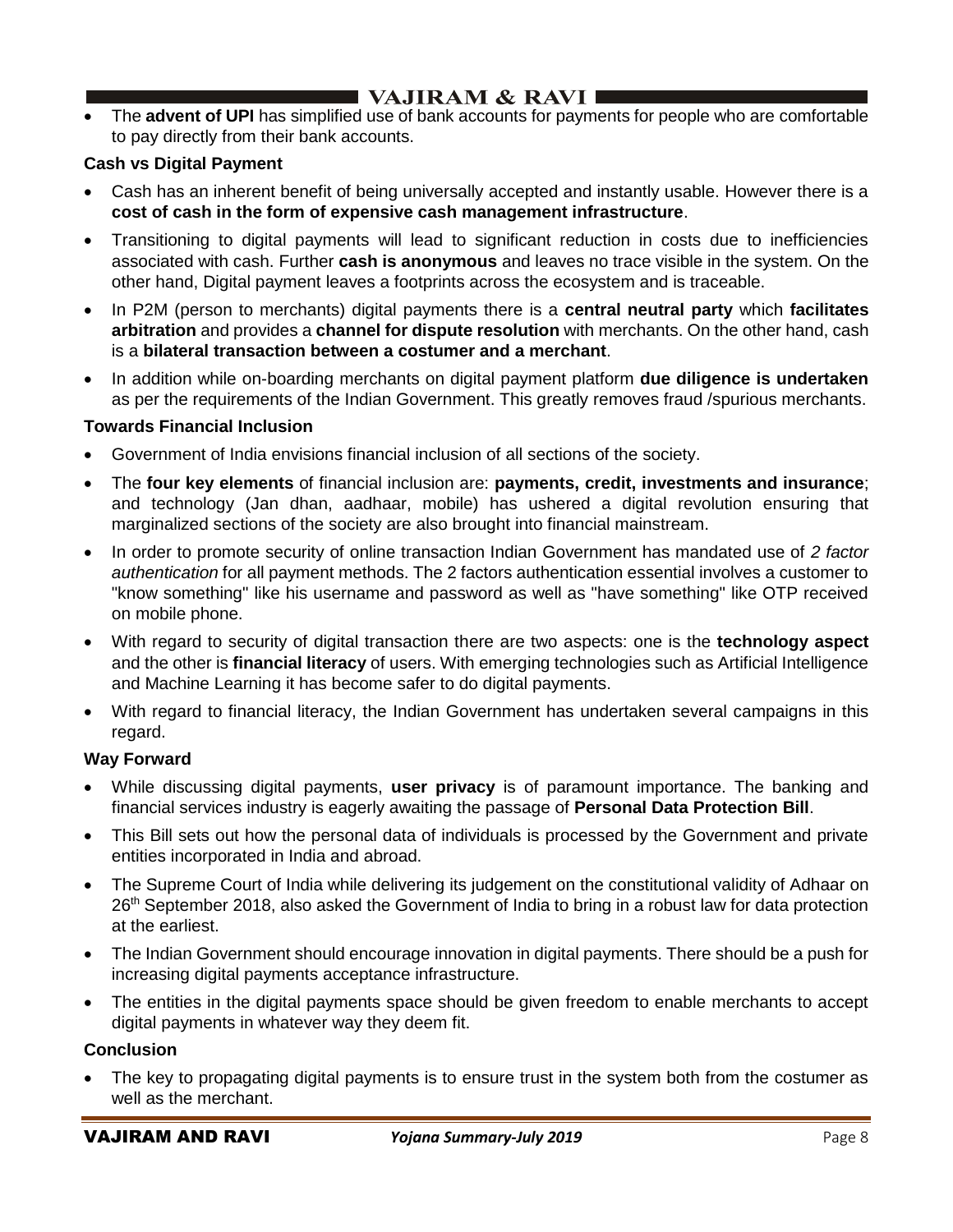• The banking and financial services industry under the guidance of the Indian Government has taken several measures to build trust and a lot more needs to be done.

## **LEVERAGING TECHNOLOGY FOR TRANSFORMING EDUCATION**

- An integral pillar of growth is leveraging technology to leapfrog development by focusing on three pillars: **improved connectivity and access, focused skilling and capacity building** and **sustainable innovation**.
- With the country strategically investing in digital transforming, building a strong demographics dividend that reaches the remotest corners of our vast country is an important pivot.

#### **Achievement In Education**

- India has made stride in **universalizing primary education**  ensuring improvement in both enrolment and completion rates of primary and elementary school. Along with budgetary commitments to education, Path-breaking initiatives such as **NITI Aayog's Atal Innovation Mission** have made a dent on the learning culture.
- **Tinkering labs** have not only put inquisitiveness at the heart of the learning process but have also **democratized access to technology** for the larger good.
- From directing CSR funds to supporting diverse initiatives focused on developing future ready workforce, education is perhaps the sector with maximum multi-modal investment. A lot has been done- but there still are many miles to traverse.
- Following are the instances where Technology can help:
- **1. providing Access and Bridging the Divide**
- Well-meaning revolutions in form of content, videos, MOOCs have proliferated the education segment regardless of social construct. However, while **providing content on fingertips is the first step** and it alone **cannot be an effective and sustainable** solution.
- To become a knowledge economy, we must embrace creation of knowledge and content, and not just consume it passively. It is important or both students and teachers to play a active role in creating ingenious content.
- ICT is also helping classrooms to evolve from being isolated block by expanding the scope for collaboration and communication between students, teachers and administration from different geographies.
- Digital pedagogies are also injecting values necessary for developing emotional and intelligence by building skills and competencies,

### **2. Capacity Building of Teachers**

- It is important to not just equip teachers with ICT device and knowledge but also to handhold she/he through the journey of being productive in an ICT enabled classroom. Initiative like upskilling of teachers through common service centers are strategically well aligned with this vision.
- Teachers with the help of technology are discovering more efficient and innovative ways of teaching. They also get empowered with tailored assessment tool for enhanced monitoring and evaluation.

### **3. Need to adapt to varying needs**

The size of the school, existing infrastructure, and rural urban divide create a perceptible difference in a school's maturity and ICT readiness. We need to be cognizant of varying needs of these types of schools and many more in the middle of this spectrum.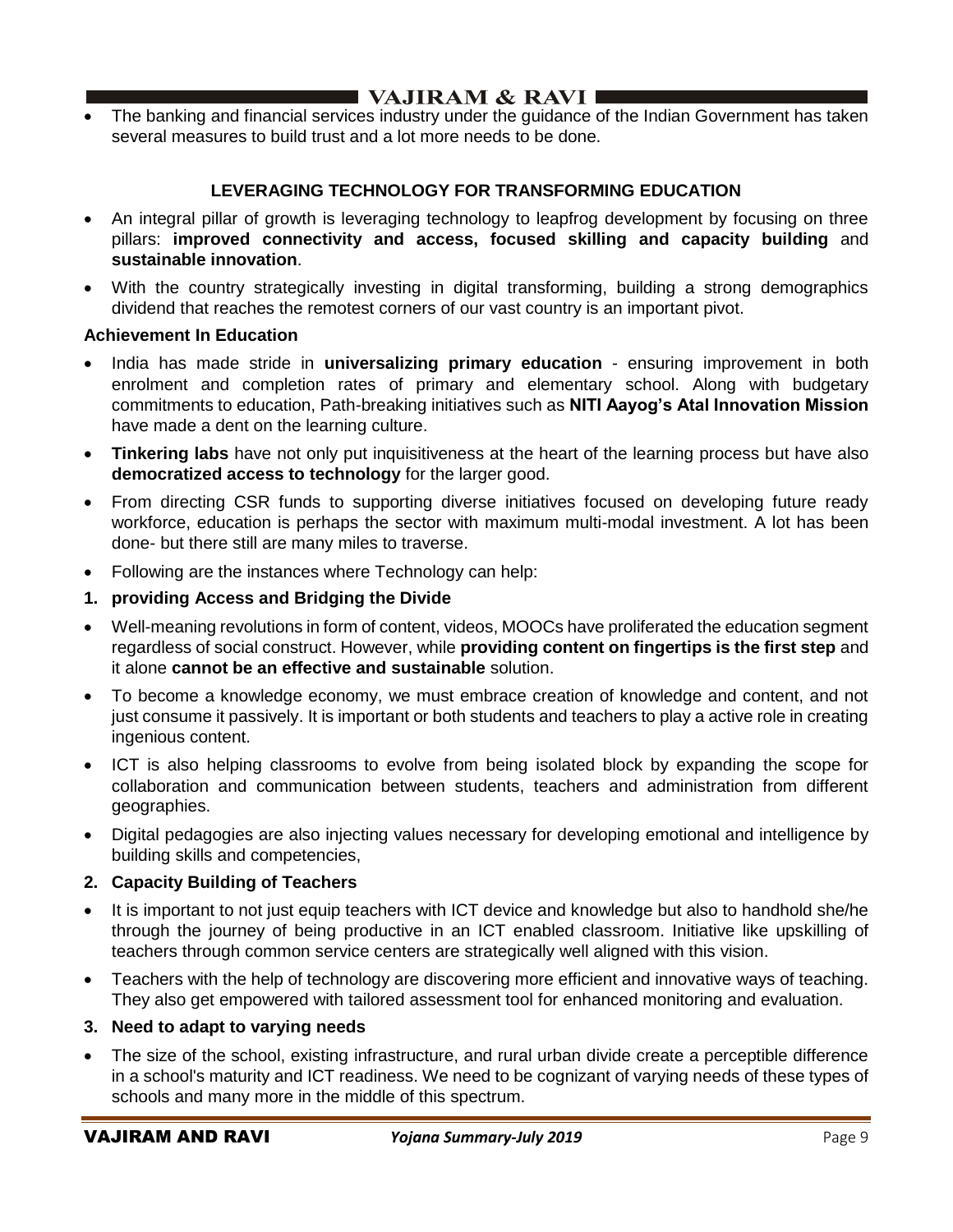## I VAJIRAM & RAVI ∎

• MAIT, an apex industry body, proposed an **EduVision Maturity Model** to suit needs of schools across five levels, where level 1 schools need the most basic tech-enabled infrastructure and level 5 schools that are already ICT matured but need to invest on applications and use of emerging technologies.

### **Conclusion:**

- Fostering innovation and the **spirit to unlearn and relearn** is at the **heart of the digital transformation** that should be aimed for. For this, the entire ecosystem of education will have to be considered: students, teachers, administrations, and policy makers are all important parts of this equation.
- Also, to embrace the change, investing in **building critical thinking ability and capacity** will be most important.

## **Ready Employability skilling Program for ITI Student**

- Student across all the ITIs in India can **access the digital learning module** via the **Bharat skills portal**.
- Directorate General of Training (DGT), under the aegis of the Ministry of Skill Development and Entrepreneurship, has joined hands with two big private sector companies- Cisco and Accenture, to **skill youth for the digital economy through its Industrial Training Institutes (ITIs)**.
- The program includes tailor-made curriculum with modules for digital literacy, career readiness, employability skills and advanced technology skills such as data analytics, and a blended model enabled by a combination of online self-learning via the Bharat Skills portal and in-classroom modules.

## **E-SERVICES FOR THE DIFFERENT ABLED**

- Digital transformation has facilitated ease of accessing products and services for all citizens whereas **citizens with disability are empowered** to access various products/services with ease.
- World is home to billion people with disability and more than 100million citizens with disability reside in India.

### **Assistive Technology**

- Citizens with disability use assistive technology to access various mode of ICT channels. Blind or visually impaired citizen would use **screen reader** which would provide audio output of operating system.
- Non-visual display access (NVDA), an open source screen reading software, is now available in 7 India languages.
- **Avaz, another invention from India**, is an **alternative and augmentative communication device**.
- It works by generating speech from limited muscle movements like that from the head or by the hand, and is used by people with speech disorders such as cerebral palsy, autism, intellectual disability, and aphasia.
- **Kabi**, is an app for **speech impaired children** which assists them for quick communication with the external world by selecting pictograph image on their hand held Android devices.
- Blee watch is a smart watch especially designed for the needs of hearing impaired citizens.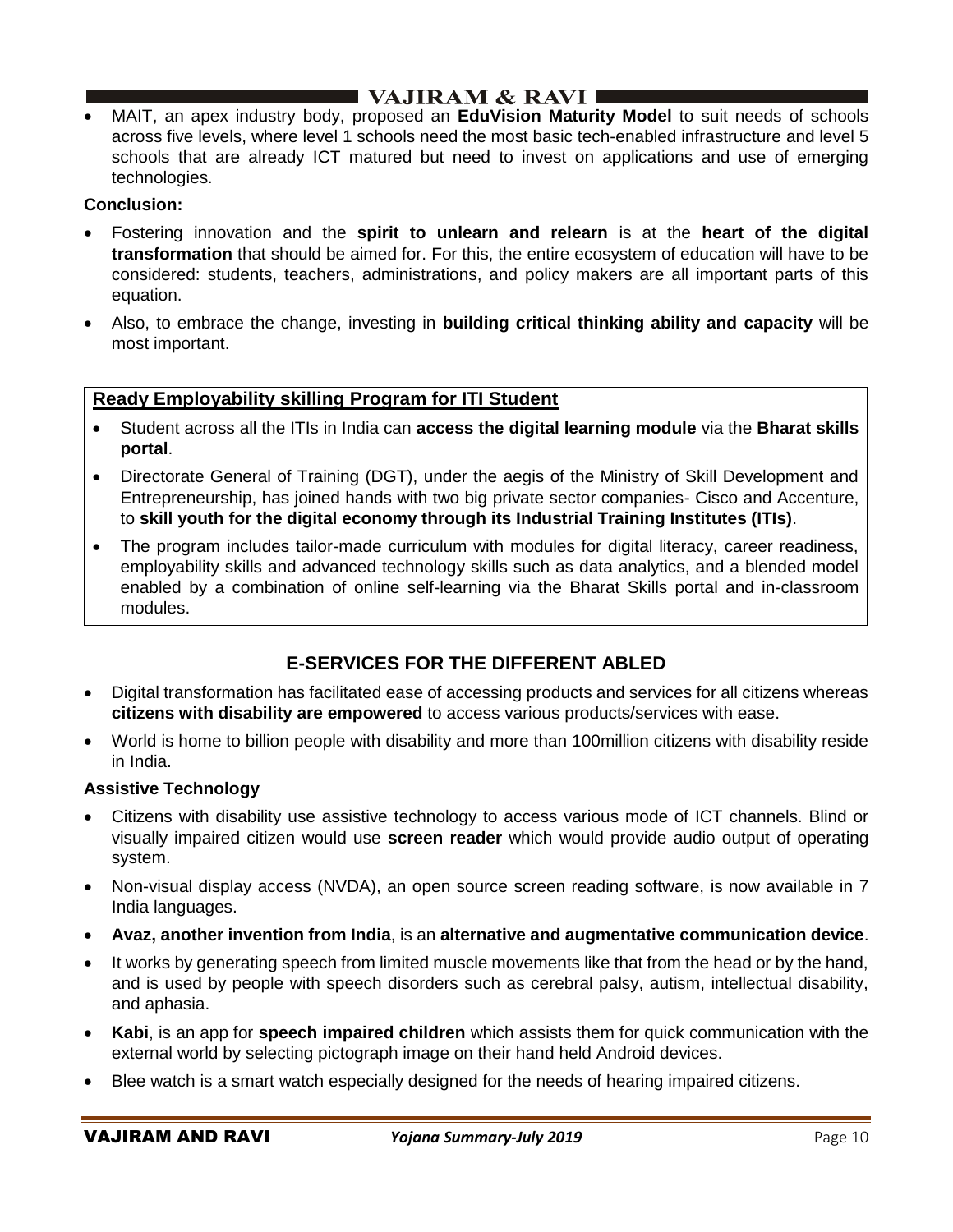## **Government Initiatives**

- Government of India has launched an **accessible India campaign** with an objective of achieving complete accessible physical infrastructure, transport system and ICT echo system.
- **DAISY Forum of India** is a consortium of Not for Profit organizations from India who are involved in production and distribution of books and reading material in accessible formats for persons who cannot read normal print.
- DAISY forum of India (DFI) in collaboration with Government of India has launched **Sugamya Pustakalaya**, an online library of digital books in accessible format for print impaired citizens.
- **Marrakesh VIP Treaty** facilitate **Access to Published Worked to Visually Impaired Persons** and persons with Print Disabilities. The Treaty permits for copyright exceptions to facilitate the creation of accessible versions of books and other copyrighted worked for visually impaired persons and those with print disabilities. India was the **first country to ratify the treaty** on 24 July 2014.
- **Ministry of Urban Development** has issued a notification mandating that all cities within Smart City Mission project have to ensure that **their ICT is digitally accessible**, enabling citizens with disability to avail Government services with ease.
- **Dial 112 mobile app**, initiative undertaken by Government of Chhattisgarh, enabling citizens of Chhattisgarh to report emergency by dialing 112.
- Recent passage of the revised **Person With Disability Act (RPWD) 2016** further stresses on **digital inclusion within digital India** mandate conformance to international accessible standard for all international accessible standard for all government e-Services.
- **Section 42 of this Act** requires the appropriate government to ensure that all content in audio, print and electronic formats are accessible.

### **Conclusion:**

- Access to web, mobile apps etc. are the basic rights of every citizen and inclusive e-Services facilitate citizens with disability to avail these rights and bridge the growing digital divide.
- Instead of creating dedicated solutions for citizens with disability within the cyber space, the **aim should be to create a Universal Design offering access to all**, including citizens with disability.
- The design of products should be made user friendly for all regardless of sex, age, situation or disability and to the greatest extent possible, without the need for adaption or specialized design.

## **ICT ENABLED FARM CENTRIC AGRICULTURE SERVICES**

- Many national level programmes, viz Digital India, Make in India, Skill India, Startup India and Stand-Up India have faced operational difficulties for its impact at farm level and farmer level, and that too at small and marginal farmers level.
- The Indian agriculture system is confronted with its own sheer complexity, *inadequate factors of production, weather uncertainties, multiplicity of schemes and multiplicity of institutions*, at farm level, and hence there is no size neutral solution possible.
- **Digital network for farmers** (DNF) AGRISNET, AGMAKNET, FISHNET, APHNET, FETNET etc. was viewed as a strength, wealth and prosperity of farming household in India.

### **Bridging the Gaps in Human Resources Development**

• In India, there are about 263 million people (54.6 percent) engaged in the agriculture sector and over 50 per cent of them are agriculture labourers.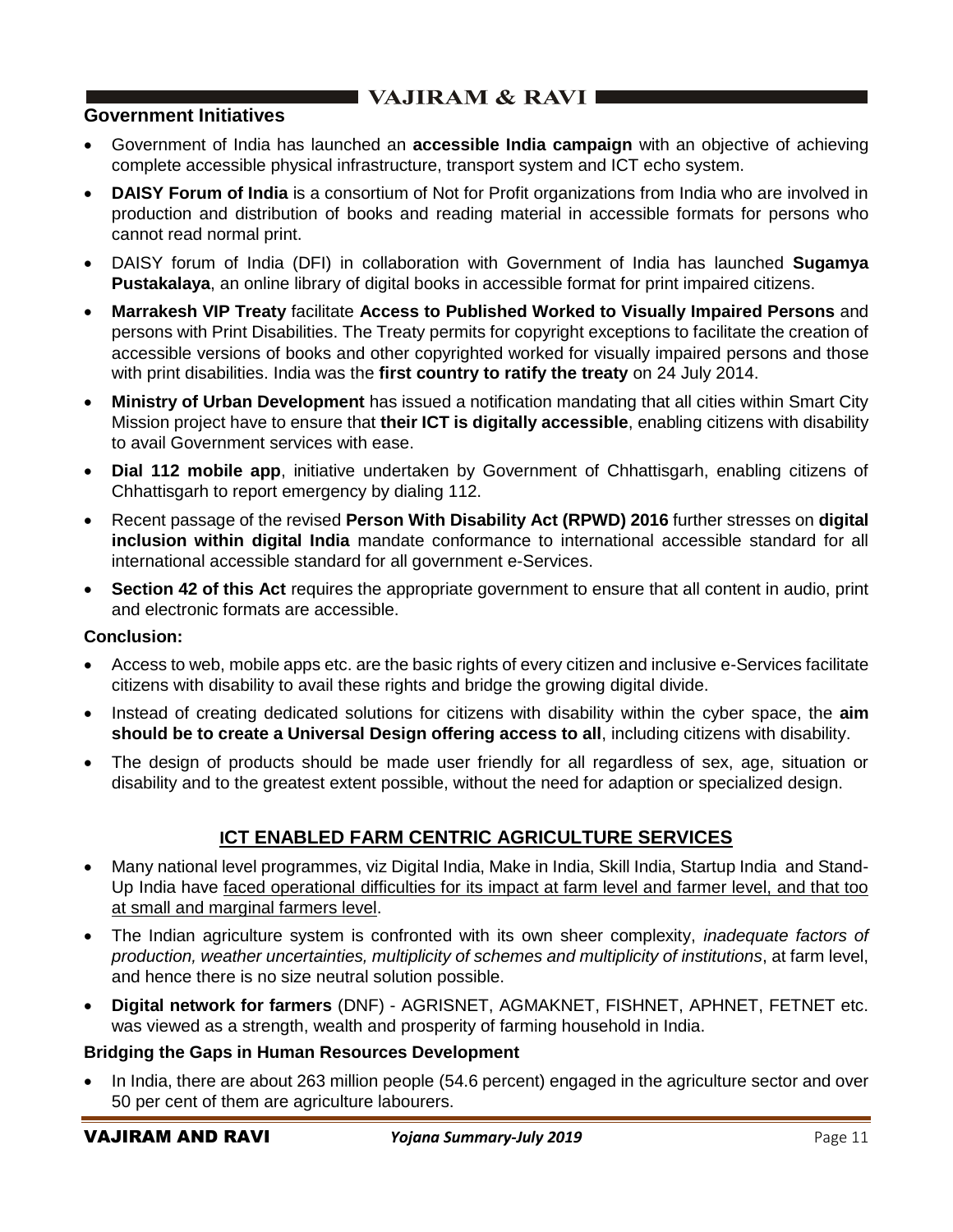- 90 per cent of current jobs in agriculture are **skill based** where only about **6 per cent of work force has received vocational training**. There is thus a pronounced **"skill gap" both in terms of quality and quantity**.
- The existing farm extension system needs to broad-based problem oriented, to help farmers overcome their **"point of no return" difficulties**.
- **ATMA and KVK** are the two eyes of the present extension system which further require a **"third eye"**  for problem resolution, may be **ICT enabled Agriculture polytechnics** for bridging the emerging gaps in development of human resources for farm level functionaries.
- **E-Governance and agriculture informatics** is the pathway for development 2.0 in food and agriculture in India. This requires an institutional approach by creating **National Centre for IT in Agriculture (NCITA**), State Centres for IT in agriculture (SCITAs), District Centres of IT in Agriculture (DCITs), and Block Centres for IT in agriculture (BCITA) to convert **"agricultural information" into a "commodity" for use**.
- The **National Digital Communication Policy 2018** , under its mission 2022, has envisaged (a) **Connect India**- BharatNet, GramNet, NagarNet and Jan WiFi infrastructure (b) **Propel India** through services based on 5G, AI, Blockchain, IOT, Cloud Computing and big data analystics, and (c) **Secure India** ensuring sovereignty, safety and security of digital communications.

## **Digitalized Farm Centric Services: e-agriculture**

• Various studies have brought out challenges faced by the farming community with respect to :-

(a) citizen charter,

- (b) Investment & Risk management,
- (c) Technology solution Authentication, Accessibility, availability and affordability,
- (d) Capacity building & competency development, and
- (e) Information security issues.
- It was also highlighted the need for Agri StartUps in
- (a) Farm management services,
- (b) e-commerce services, and
- (c) Government Schemes O & M which are spread across the entire Agri value system.
- In order to boost farmer's income, India requires to adopt strategic intervention of ICT in Farming System Life Cycle, through a robust **National Level Farmers Database**. Digitalization in Farming system aims at **farm as 'economic unit'**, **household (farmer) as "social unit,"** and **land as "environmental unit".**
- The convergence of various sectoral programmes / schemes of agricultural and rural development is essential at village level.
- Both agricultural and rural development officers, working at block level, are not yet professionally trained to operationalise "**Integrated Landuse Planning for Sustainable Agricultural and Rural Development**" at grassroots level.
- the ministry of finance has made the mandatory use of **Public Finance Management System** (PFMS) for all center sector schemes, so as to ensure that the benefits of the various government schemes reach to the last mile, and also to know the actual status of utilization of funds by the multiple implementing agencies of the central and the state governments.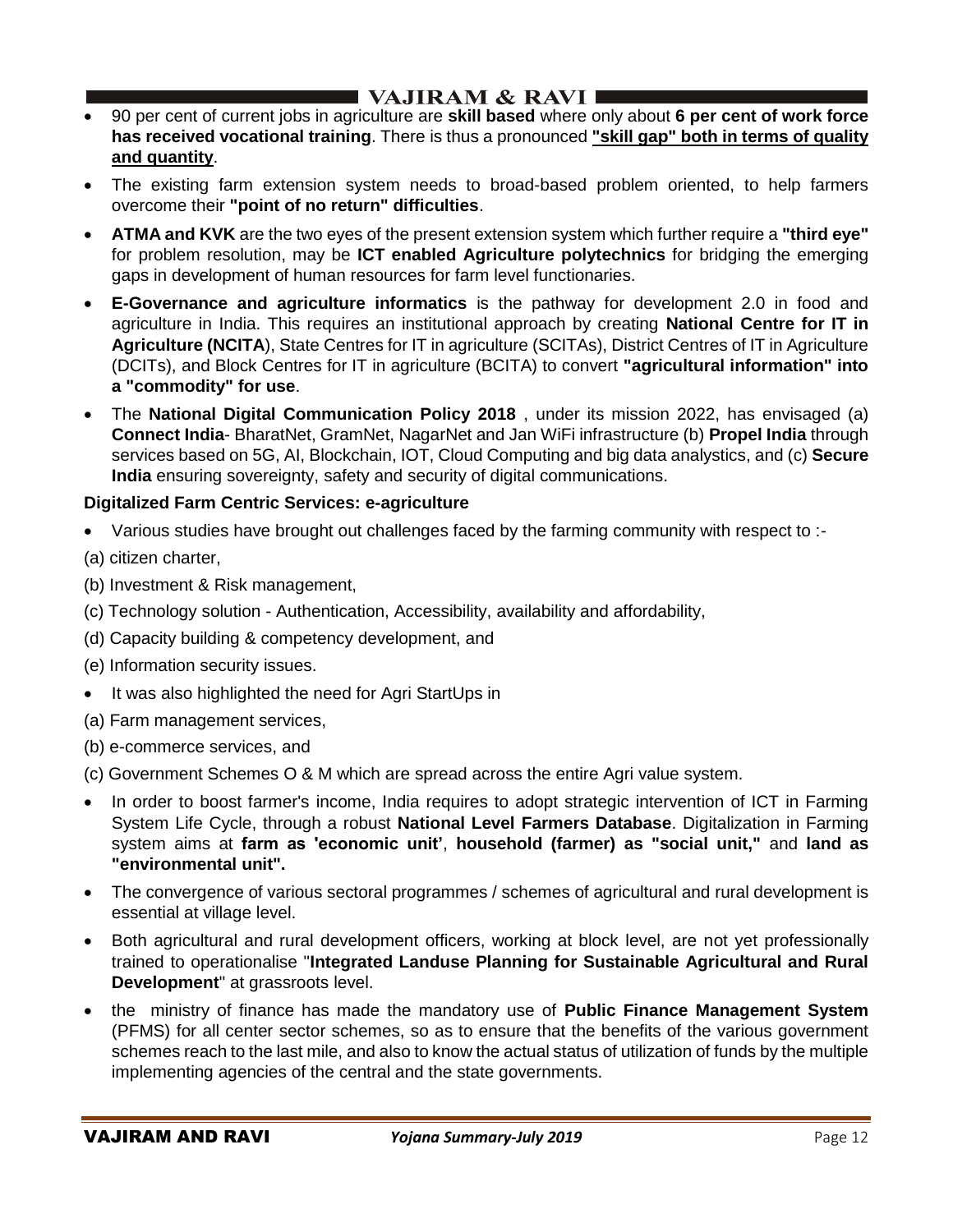## **Way Forward**

- a) Setting up of a National Centre for IT in Agriculture (NCITA).
- b) Operationalisaton of the DFI-2022 (**Doubling Farmers' Income by 2022**) Digital Technology Mission Mmode project,
- c) Creation of **National Database** on 13 crore farmers.
- d) Strengthening the operational Digital Network for Farmers (DNF) AGRISNET, AGMARKNET, HORTNET, APHNET ,FISHNET, FERTNET etc.
- e) Steps to operationalize NeGP-AMMP projects which have been in cold storage for a long time.
- f) Steps to dedicate BharatNet for farmers.
- g) Creation of a farmer welfare portal in 22 constitutionally recognized language, for proactively dealing with their grievances redressed.
- h) Agricultural informatics programmer at M.TECH,B.TECH and P.G. Level to attract rural youth into S&T based farming methods.

## **DEVELOPMENT OF METRO RAILS IN INDIA**

### **Level of Urbanization in India**:

• As per Census 2011, more than 31 per cent of the population was living in urban areas. This is expected to grow to over 40 per cent i.e. nearly 60 crore in 2031 and 50 per cent, leading to over 80 crore by 2051. At present 65 per cent of country's GDP comes from urban areas and it is likely to grow over 75 per cent by 2030.

#### **Impact on transportation**

- As a result of the rapid urbanization, the transport in urban areas has been largely **hegemonized by private motor vehicles**.
- This rapid growth of personal vehicles has **adversely impacted the share of Public Transpor**t. This has led to **proliferation of informal operators**, such as private minibus and microbus services in many cities.
- This has resulted into **increased congestion, pollution, road accidents, energy consumption and travel time** in our cities.
- As per a study by Boston Consulting Group (BCG), the impact of traffic congestion (in peak hour in the four metropolitan cities of Delhi, Mumbai, Kolkata and Chennai) to the economy is Rs 1.47 lakh crores annually.

#### **National Urban Transport 2006**

- Government of India formulated the **National Urban Transport Policy (NUTP) in 2006**. The vision of this policy is to recognize that people occupy center stage in our cities and all plans should be people centric.
- The focus of the policy is to **address the movement of people and goods and not the vehicles**, so as to make our cities loveable and enable them to become the "engines of economic growth" that power India's development in the 21st century.
- The **objective of this policy** is to ensure safe, affordable, quick, comfortable, reliable and sustainable access for the growing number of city residents to jobs, education, health, recreation and such other needs within cities.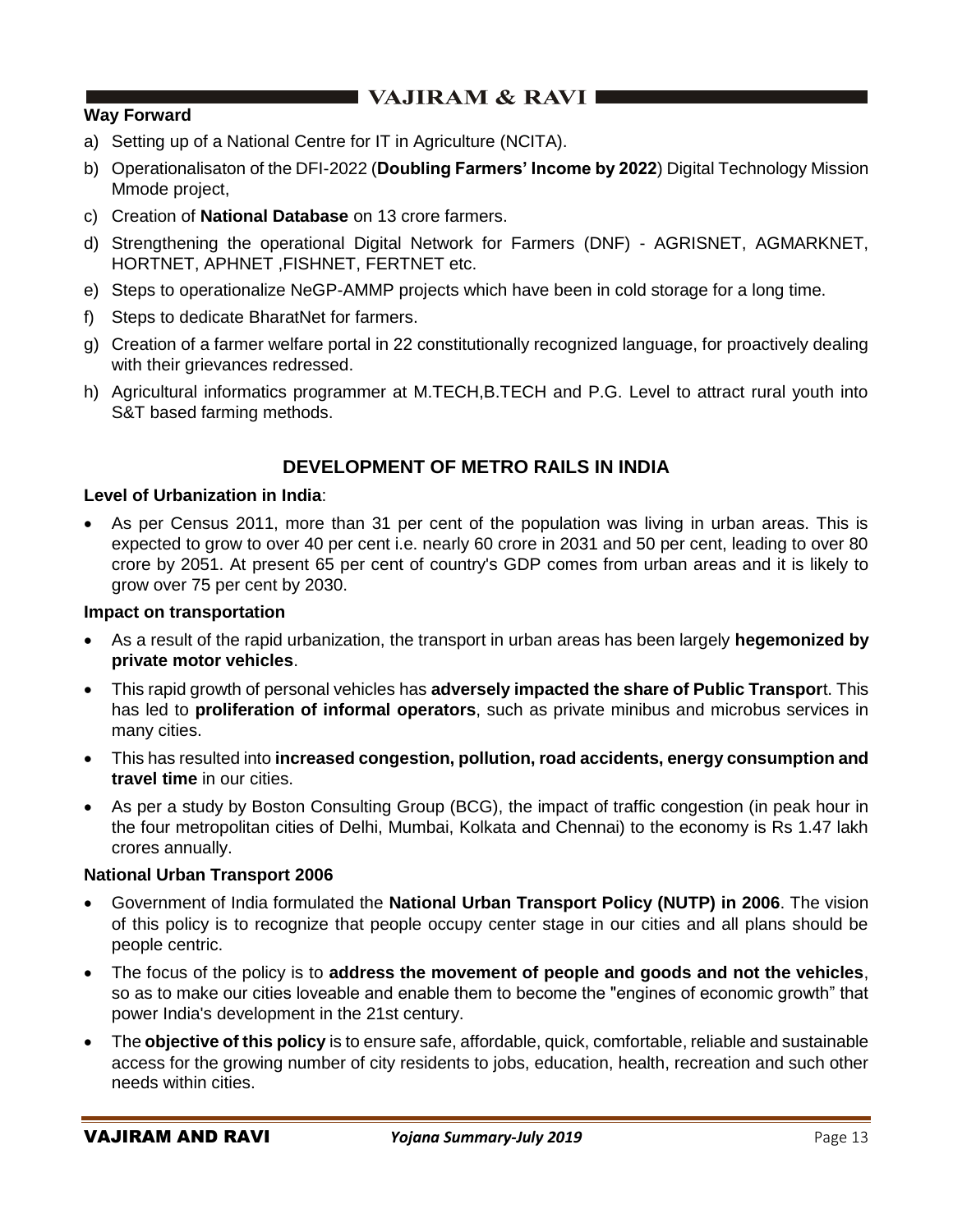### **Existing Metro Rail Systems in India**

- In accordance with the objectives of NUTP, among other solutions, **Mass Rapid Transit Systems** have been implemented across the country.
- The first metro rail started its commercial services in Kolkata in 1984. It continued to be the only metro system in the country till Delhi Metro commenced operations.
- The success of Delhi Metro inspired other big cities to follow suit and in October 2011 Bangalore Metro started operations.
- More than 800 km of Metro Rail and 82 km of Regional Rapid Rail Transit Systems (RRTS) are under various stage of construction at present.
- The **Delhi- Meerut RRTS corridor** is being developed as fast and reliable transit system with high transportation capacity. This is being done for the first time in the country.

### **Challenges of Existing metro systems**

- 1. Metro Rail is a **capital intensive** system
- 2. The technology available is **not standardized**, resulting in higher costs of construction and operations.
- 3. Lack of **last-mile connectivity**
- 4. **Parking lots and roads** leading to many stations poorly lit.
- 5. **Non-availability of demand forecasts** for metro rail projects in the country.

## **Addressing the Challenge**

For addressing the challenges being faced by the metro system, the following initiatives have been taken by government of India:

### **A. Metro Rail policy, 2017**

• The focus is on systematic planning and implementation of metro rail systems that act as a guide to the state governments for preparing comprehensive proposals for metro rail projects.

### **B. Value Capture Financing**

- Mass Transit Systems across the globe are **not financially sustainable on fare box revenue** alone and are dependent on alternate sources of funding.
- The **Value Capture Finance (VCF) Policy Framework, 2017** identifies tools such as transferable development rights (TDRs), betterment levy, and fee for changing land use, vacant land tax and land pooling system etc. as sources of financing infrastructure projects.
- The Metro Rail Policy prescribes adoption of VCF and transfer of financial benefits accruing in metro influence zone to the metro company.

## **C. Standardization of Metro Components**

- In order to promote 'Make in India', in 2017 the Department of Promotion of Industry and Internal Trade (DPIIT) issued **Public Procurement (Preference to Make in India) Order** to encourage such initiatives.
- The aim is to **increase minimum local content in rolling stock, telecom and Signaling to 50 per cent by 2023** in a phased manner. Directions have been issued to all metro rail corporations that minimum 75 per cent of the tendered quantity of rolling stock should be manufactured indigenous.
- In order to promote indigenization and reduction in cost, the specifications of various metro rail components have been standardized.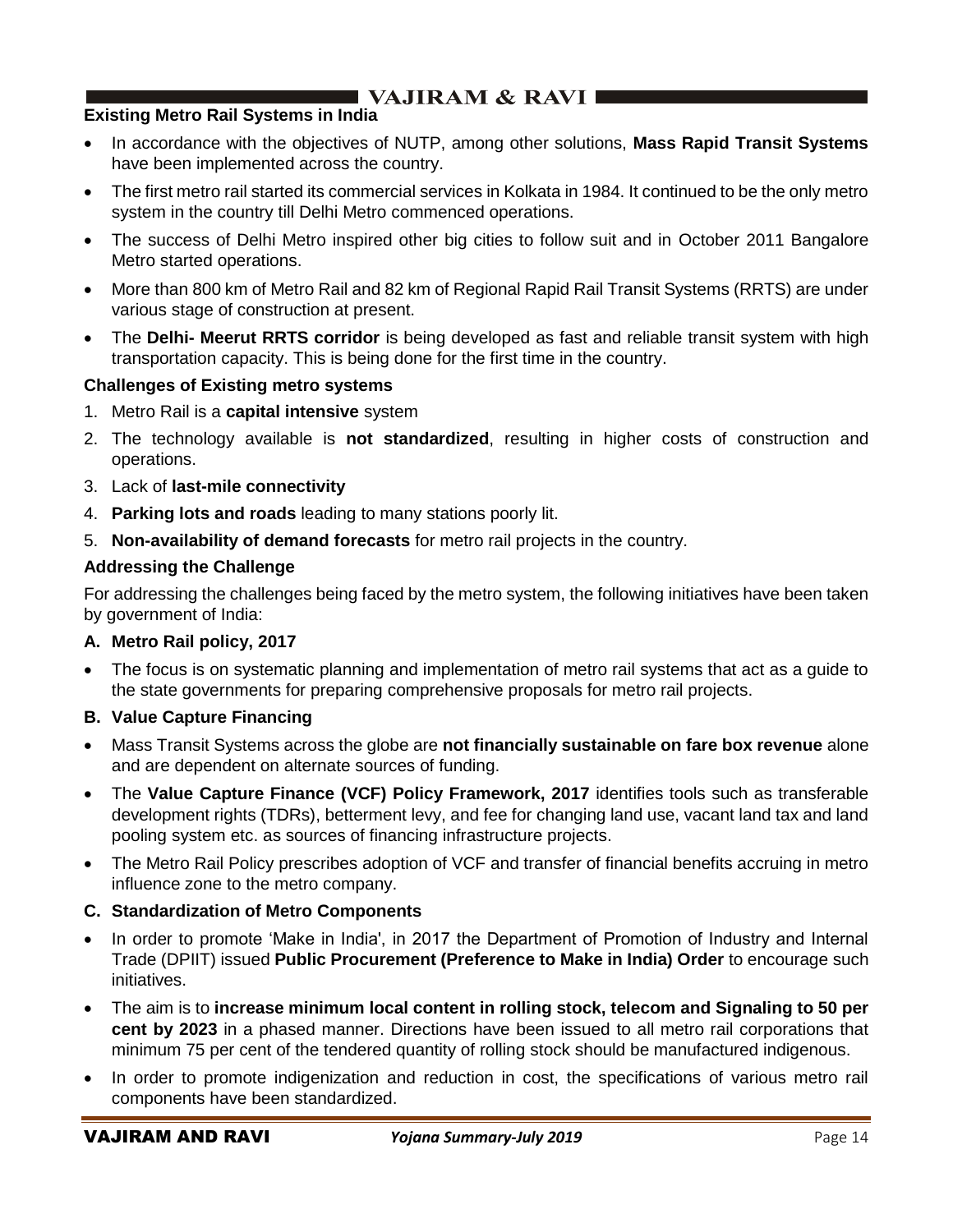## **D. Transit Oriented Development (TOD)**

• Government of India issued **National TOD Policy,** 2017 with the objective to **integrate land use and transport planning** to develop compact and inclusive growth cities within the influence zone of 500- 800m. This will promote public transport usage and achieve reduction in the private vehicle ownership.

## **E. National Common Mobility Card**

- MoHUA initiated the **National Common Mobility Card (NCMC) program** to enable seamless travel by metro rails and other transport systems across the country besides retail shopping and purchases.
- NCMC is an Open Loop Card, which means customer may use the same card for travel across the country. This would allow fast development of digital payments due to standardized implementation process and will enable rapid digital penetration.
- Card was launched across the country by Prime Minister on  $4<sup>th</sup>$  march, 2019.
- The **metro entry and exit gates** which form an important component of the metro automatic fare collection (AFC)0 system has been the mainstay of few foreign companies. **Baharat Electronics Ltd**  (BEL) in collaboration with C-DAC has now successfully designed and manufactured metro gate indigenously.
- This breakthrough will not only bring down the cost of the AFC systems and enable interoperability in account of open loop standard but will boost India's self reliance in technology and export.
- Prime Minister had launched the indigenously developed AFC named '**Swagat'** on 4<sup>th</sup> march 2019.
- **F. Setting up of Unified Metropolitan Transport Authority(UMTA)**
- Urban transport in cities are **managed and implemented by different agencies** who generally work independently with little synergy between them.
- There is thus a need for an umbrella organization like UMTA that monitors ,integrates and coordinates various aspects related to urban transport like route ,time tables, fare inter-modal integration etc.in this city. Draft UMTA bill have been formulated by MoHUA and shared with states UTs.

## **G. Multimodal Integration**

• The National Urban Transport Policy, 2006, recommends **multimodal integration** as the most critical requirement in creation of seamless public transport services.

### **Future of Metro Systems in the Country**

- Currently metro systems are governed by The Metro Railways (Construction of Works) Act, 1978 and The Metro Railways (Operation & Maintenance) Act, 2002.
- However, in view of the Metro Rail Policy, 2017 a **new Metro Rail (Construction. Operation & Maintenance) Bill** is under preparation, which combines the provisions of existing two Metro Acts.
- This unified Act will **enable Private participation** in metro rail, and delegation of **greater powers** to The State Governments and Metro Rail Administration (MRA).
- The proposed Act envisages to have an **independent permanent Metro Rail Fare Regularity Authorit**y for timely revision of metro rail fares.
- I**-Metros** (**Indian Metro Rail Organization's Society**), an association of Indian metro rails has been launched in March 2018, as a platform to exchange ideas, pooling of knowledge and sharing of experience.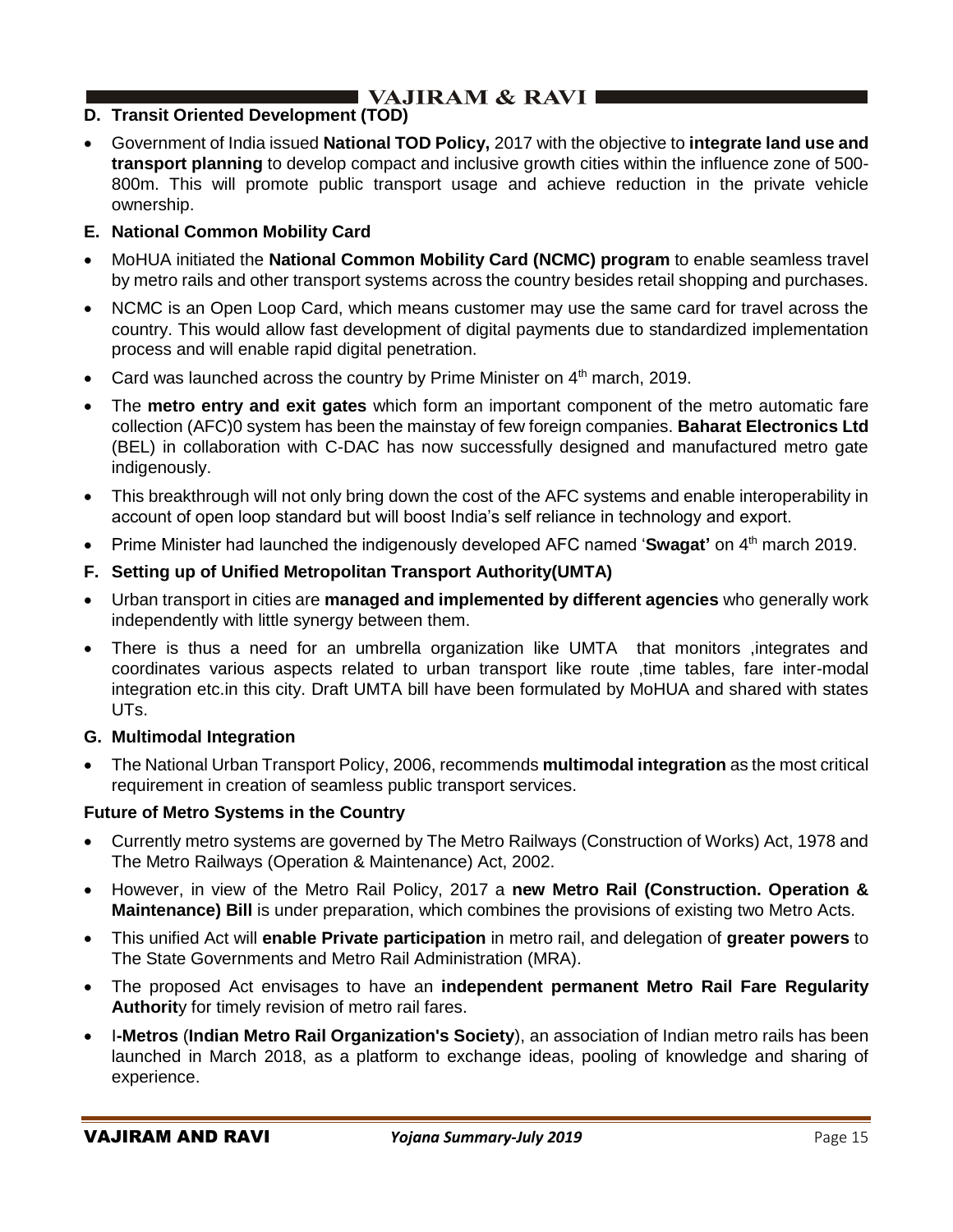# I VAJIRAM  $\&$  RAVI $\blacksquare$

It will enable adoption of the latest technologies and improving performance and passenger experience enhancement in future through resonance of each other's strengths.

## **e-Health Services**

The central government has undertaken various initiatives using ICT for improving efficiency and effectiveness of the public healthcare system.

### **A. National health portal**

• With an objective to create awareness amongst citizens about health, government programmes & services in health sector, it provides information to citizens and stakeholder in different languages.

### **B. e-hospital**

• e-hospital @NIC a **hospital management system** is a workflow based ICT solution for hospital specifically meant for the hospitals in government sector.

## **C. Online registration system(ORS)**

• In order to improve ease of services for citizens, Online Registration System (ORS) launched in July 2015 provides services to citizen for taking online registration, appointment etc. in various public hospitals.

## **D. Mera Aspataal (Patient Feedback) Application**

• To empower citizens to participate in improvement of healthcare services delivery by providing feedback on service quality, facility etc.at hospital and ultimately help establish patient driven, responsive and accountable healthcare system.

## **E. Food Safety and Standard Authority of India (FSSAI)**

• For ease of services to food sector stakeholders, FSSAI is offering services for Online License, Clearance, Product approval to the food business operators.

### **F. National Organ & Tissue Transplant Organization (NOTTO)**

• In order to promote organ donation amongst citizen at large, NOTTO through its web –portal offers service for Online Registration for organ /tissue Transplantation or Retrieval and Online pledge registry by citizen for organ donation.

### **Various Mobile apps**

- **1. Vaccine Tracker (indradhanush immunization ):**
- Support parents in tracking immunization status of their children and helps them in ensuring complete and timely vaccination.

### **2. NHP Swasthya Bharat**

• MoHFW through its e-government initiatives is launching a mobile application **"NHP Swasthya Bharat"** to empower the citizens to find reliable and relevant heath information. The application provides detailed information regarding healthy lifestyle, disease conditions (A-Z) symptoms, treatment options, first aid and public health alert.

## 3. **Mother and Child Tracking System(MCTS)**

• It is an individual –based tracking system to facilitate timely delivery of antennal and postnatal care services and immunization to children with an objective of improving IMR, MMR,& Morbidity; providing alerts to health service providers about the services due list and service delivery gaps; appropriate health promotion messages to beneficiaries.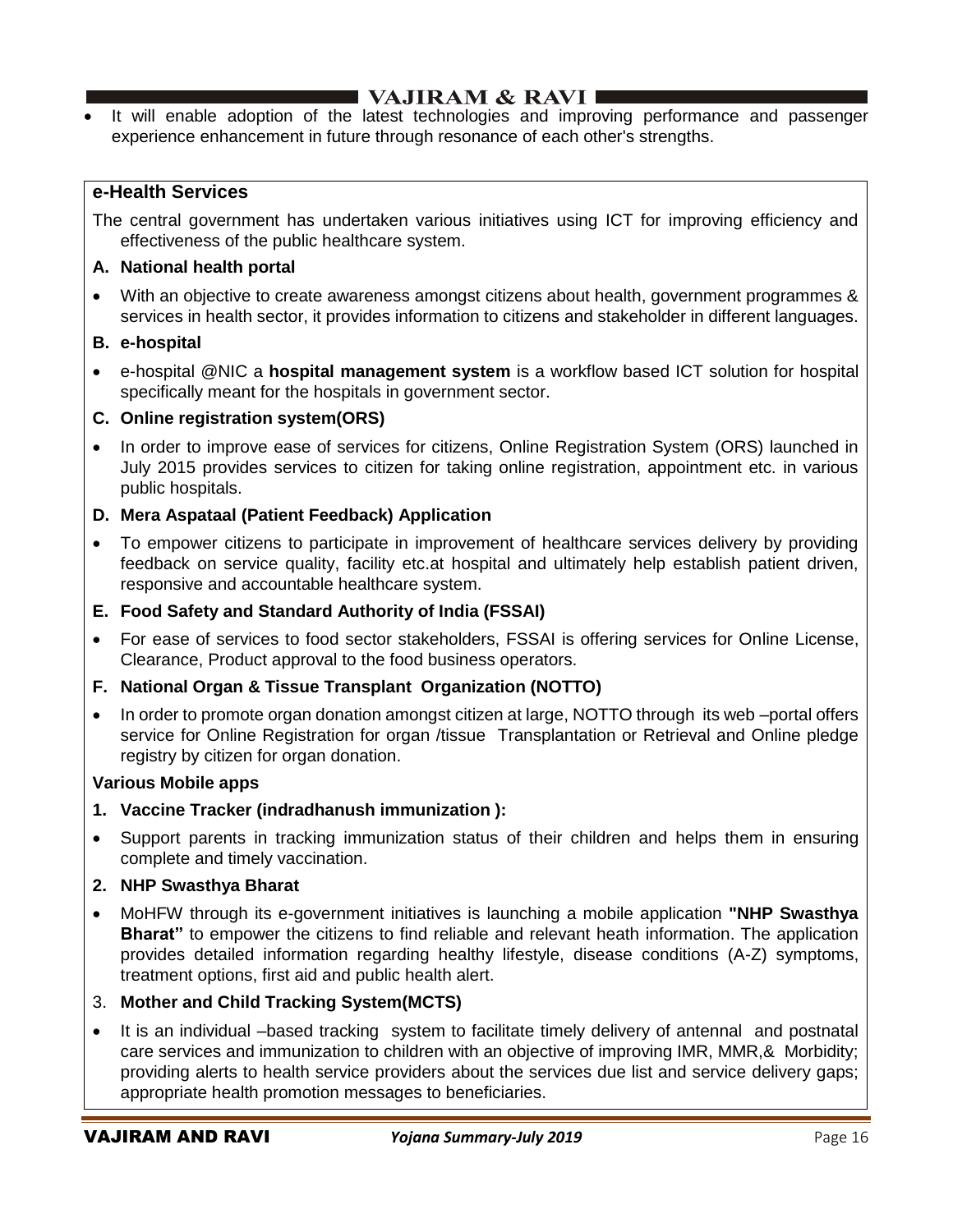### **4. Kilkari**

- It delivers free, weekly, time-appropriate 72 audio messages about pregnancy, child birth and child care delivery to families' mobile phones.
- **5. TB patient Monitoring system "NIKSHAY"**
- For tracking of individuals for treatment-adherence has been implemented across all state for monitoring of tb patients.

### **6. Tobacco Cessation Programme**

- It is a mobile based interventional initiative for counselling and helping people to quit tobacco.
- 7. Hospitak information system(HIS)
- His is being implemented in hospitals for **automation of hospital processes** to achieve better efficiency and service delivery in public health facilities upto CHC level.
- Targeted impact includes facilitation in hospital workflow management leading to better delivery of services to patients and improvement in efficiency of processes at hospitals.

## **TOWARDS A NATIONAL DIGITAL HEALTH ECOSYSTEM**

- The national health policy 2017 had defined the vision of **health and well-being for all at ages**. **Continuum of Care** is a concept strongly advocated by the policy.
- Citizen –centricity qualities of care, better access, universal health coverage, and inclusiveness are some if the key principle on which the policy is founded the realization of all these aspiration can be facilities by leveraging the power of the digital technologies.

### **Ecosystem not System!**

- A committee constituted by the Ministry of Health and Family Welfare, in November 2018, to take forward the concept of **National Health Stack** designed under the aegis of NITI Aayog, reconized the need for creating a framework for the evolution of a National Digital Health Ecosystem (NDHE).
- The result is the **National Digital Health Blueprint (NDHB**), which is more than an architecture document, as it provides specific guidance in its implementation as well.

The objectives of NDHB are aligned to the vision of NHP 2017 and the SDG's relating to the health sector. These include:

- 1. Establishing and managing the **core digital health data** and the infrastructure required for its seamless exchange,
- 2. Promoting the adoption of open standard by all the actors in the National Digital Health Ecosystem for developing several digital health systems that span across the sector from **wellness to disease management**,
- 3. Creating a **system of personal health records**, based on international standard, and easily accessible to the citizen and to the service provides based on citizen –consent.
- 4. Following the **best principle of co-operative federalism** while working with the state and union territories for the realization of the vision;
- 5. Promoting Health **Data Analytic and Medical Research** ;
- 6. Enhancing the efficiency and effectiveness of governance at all levels
- 7. Ensuring Quality of Healthcare.
- 8. Leveraging the information system already existing in health sector.